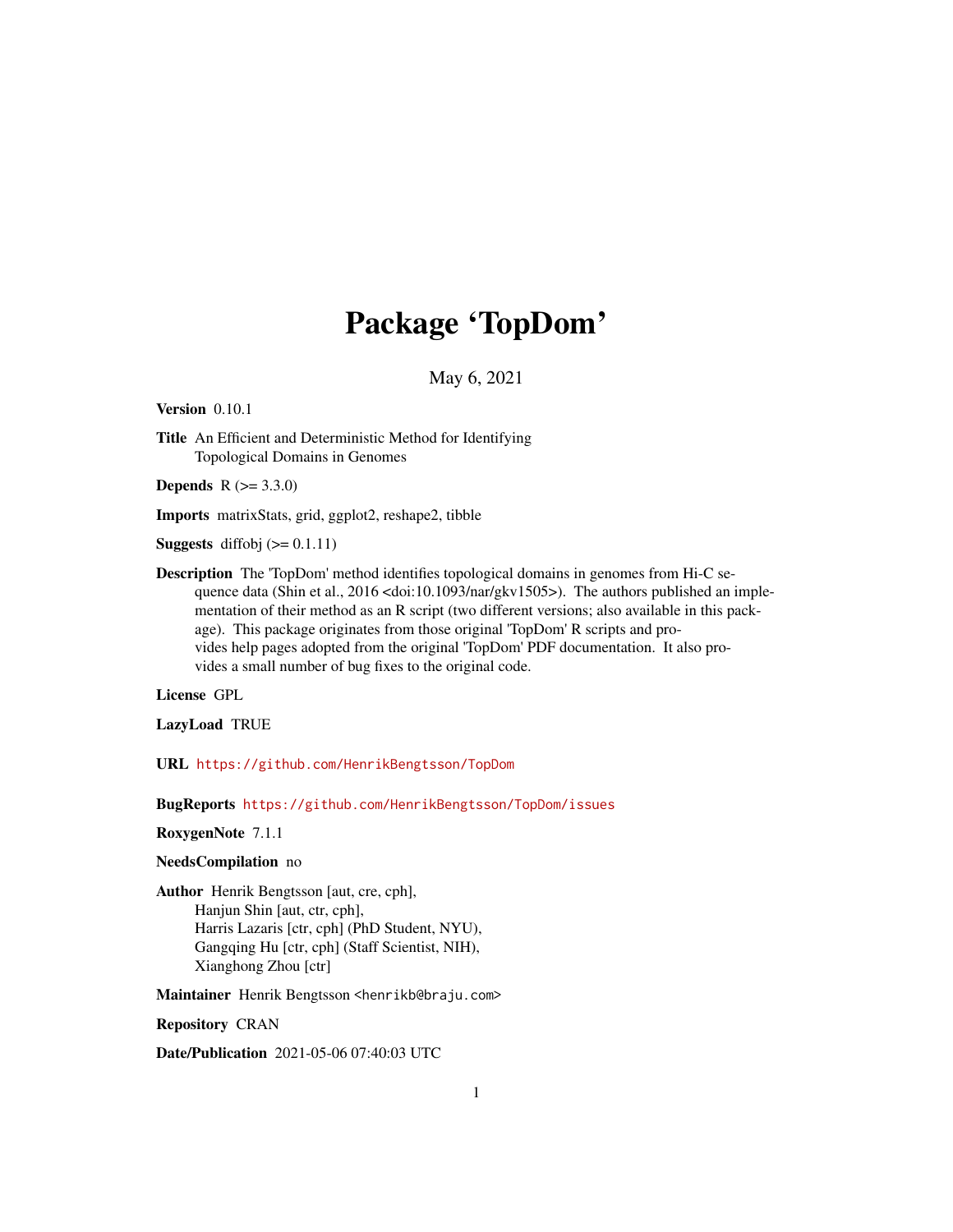## <span id="page-1-0"></span>R topics documented:

| Index |  |  |  |  |  |  |  |  |  |  |  |  |  | 14 |
|-------|--|--|--|--|--|--|--|--|--|--|--|--|--|----|
|       |  |  |  |  |  |  |  |  |  |  |  |  |  |    |
|       |  |  |  |  |  |  |  |  |  |  |  |  |  |    |
|       |  |  |  |  |  |  |  |  |  |  |  |  |  |    |
|       |  |  |  |  |  |  |  |  |  |  |  |  |  |    |
|       |  |  |  |  |  |  |  |  |  |  |  |  |  |    |
|       |  |  |  |  |  |  |  |  |  |  |  |  |  |    |
|       |  |  |  |  |  |  |  |  |  |  |  |  |  |    |
|       |  |  |  |  |  |  |  |  |  |  |  |  |  |    |
|       |  |  |  |  |  |  |  |  |  |  |  |  |  |    |
|       |  |  |  |  |  |  |  |  |  |  |  |  |  |    |

countsPerRegion *Calculates Counts per Region in a TopDomData Object*

### Description

Calculates Counts per Region in a TopDomData Object

#### Usage

```
countsPerRegion(data, regions)
```
#### Arguments

| data    | A TopDomData object.                         |
|---------|----------------------------------------------|
| regions | TopDom regions (a data frame), e.g. domains. |

#### Value

A numeric vector of length nrow(regions).

#### Author(s)

Henrik Bengtsson.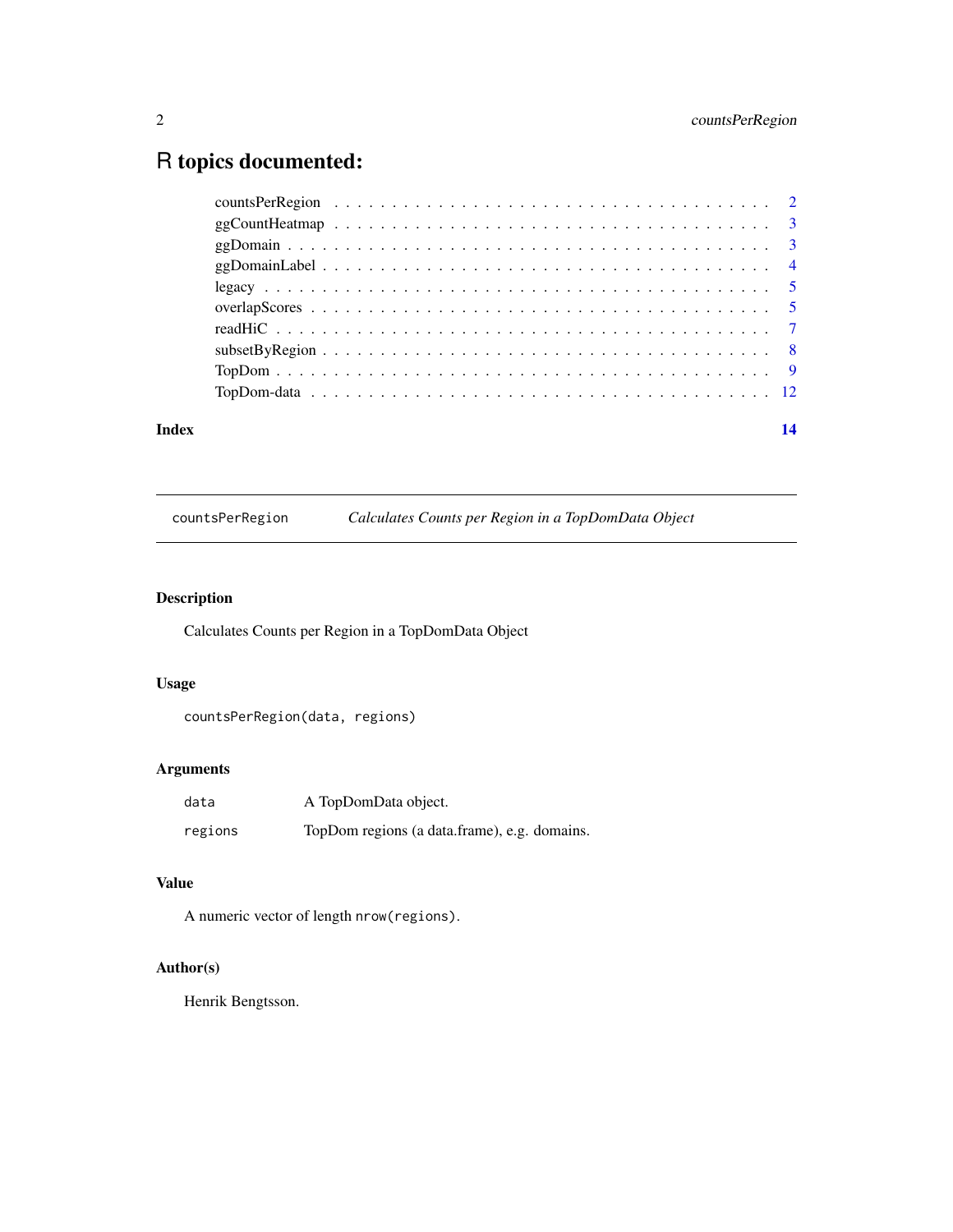<span id="page-2-0"></span>

#### Description

Produce a Count Heatmap

#### Usage

ggCountHeatmap(data, transform, colors, ...)

#### Arguments

| data      | A TopDomData object.                                                 |
|-----------|----------------------------------------------------------------------|
| transform | A function applied to the counts prior to generating heatmap colors. |
| colors    | A named list to control to color scale.                              |
| $\cdot$   | Not used.                                                            |

#### Value

A [ggplot2::ggplot](#page-0-0) object.

#### Author(s)

Henrik Bengtsson.

#### See Also

See [TopDom](#page-8-1) for an example.

ggDomain *Add a Topological Domain to a Count Heatmap*

#### Description

Add a Topological Domain to a Count Heatmap

#### Usage

 $ggDomain(td, dx = NULL, delta = 0.04, vline = 0, size = 2, color = "#666666")$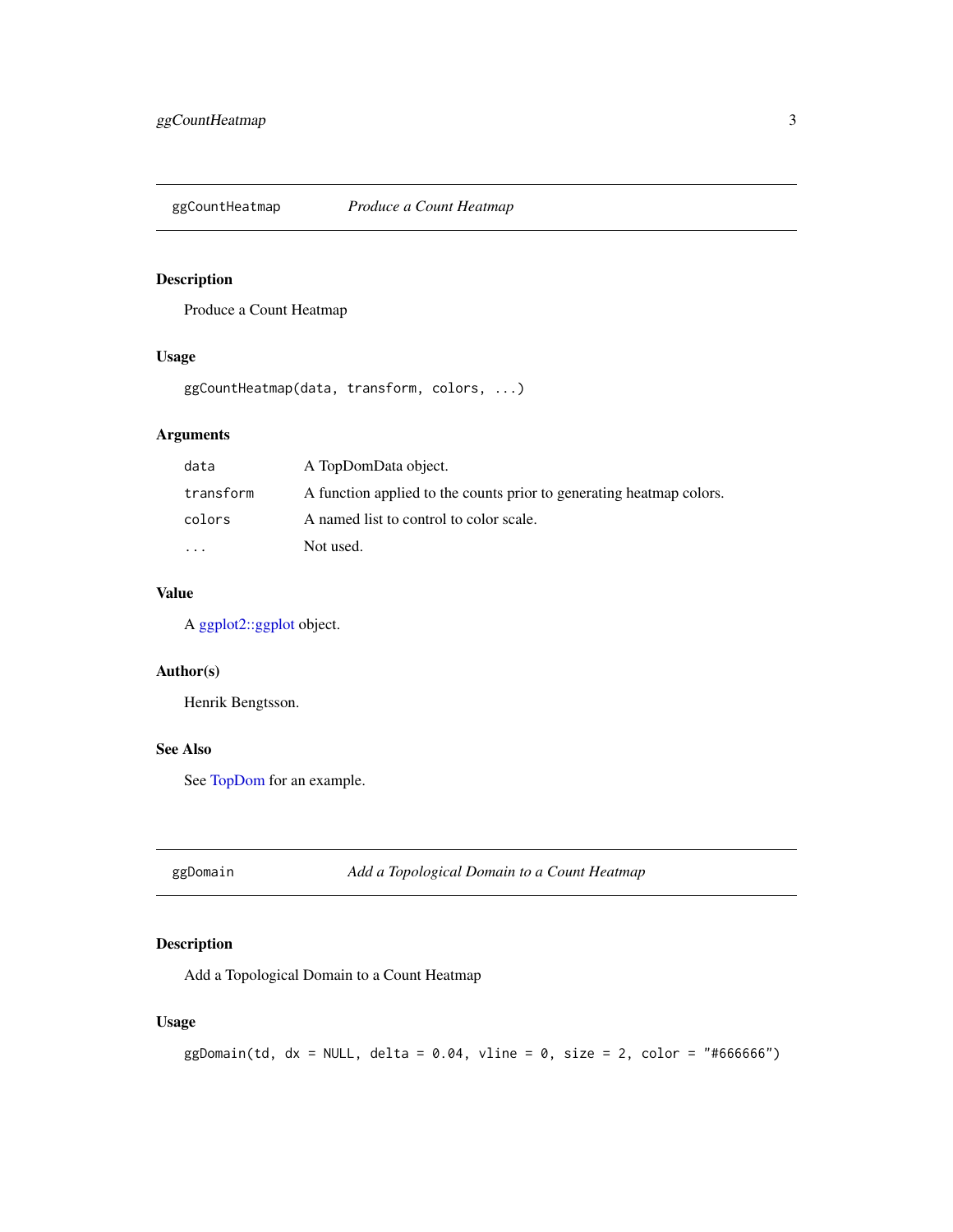#### <span id="page-3-0"></span>Arguments

| td               | A single-row data.frame.                                                                                                     |
|------------------|------------------------------------------------------------------------------------------------------------------------------|
| dx, delta, vline |                                                                                                                              |
|                  | Absolute distance to heatmap. If $dx = NULL$ (default), then $dx = delta * w +$<br>vline where w is the width of the domain. |
| size, color      | The thickness and color of the domain line.                                                                                  |

#### Value

A [ggplot2::geom\\_segment](#page-0-0) object to be added to the count heatmap.

ggDomainLabel *Add a Topological Domain Label to a Count Heatmap*

#### Description

Add a Topological Domain Label to a Count Heatmap

#### Usage

```
ggDomainLabel(
  td,
  fmt = "%s: %.2f - %.2f Mbp",
  rot = 45,
 dx = 0,
 vjust = 2.5,
  cex = 1.5)
```
#### Arguments

| td        | A single-row data frame.                                                                                   |
|-----------|------------------------------------------------------------------------------------------------------------|
| fmt       | The base::sprintf-format string taking (chromosome, start, stop) as (string, nu-<br>meric, numeric) input. |
| rot       | The amount of rotation in $[0,360]$ of label.                                                              |
| dx, vjust | The vertical adjustment of the label (relative to rotation)                                                |
| cex       | The scale factor of the label.                                                                             |
|           |                                                                                                            |

#### Value

A [ggplot2::ggproto](#page-0-0) object to be added to the count heatmap.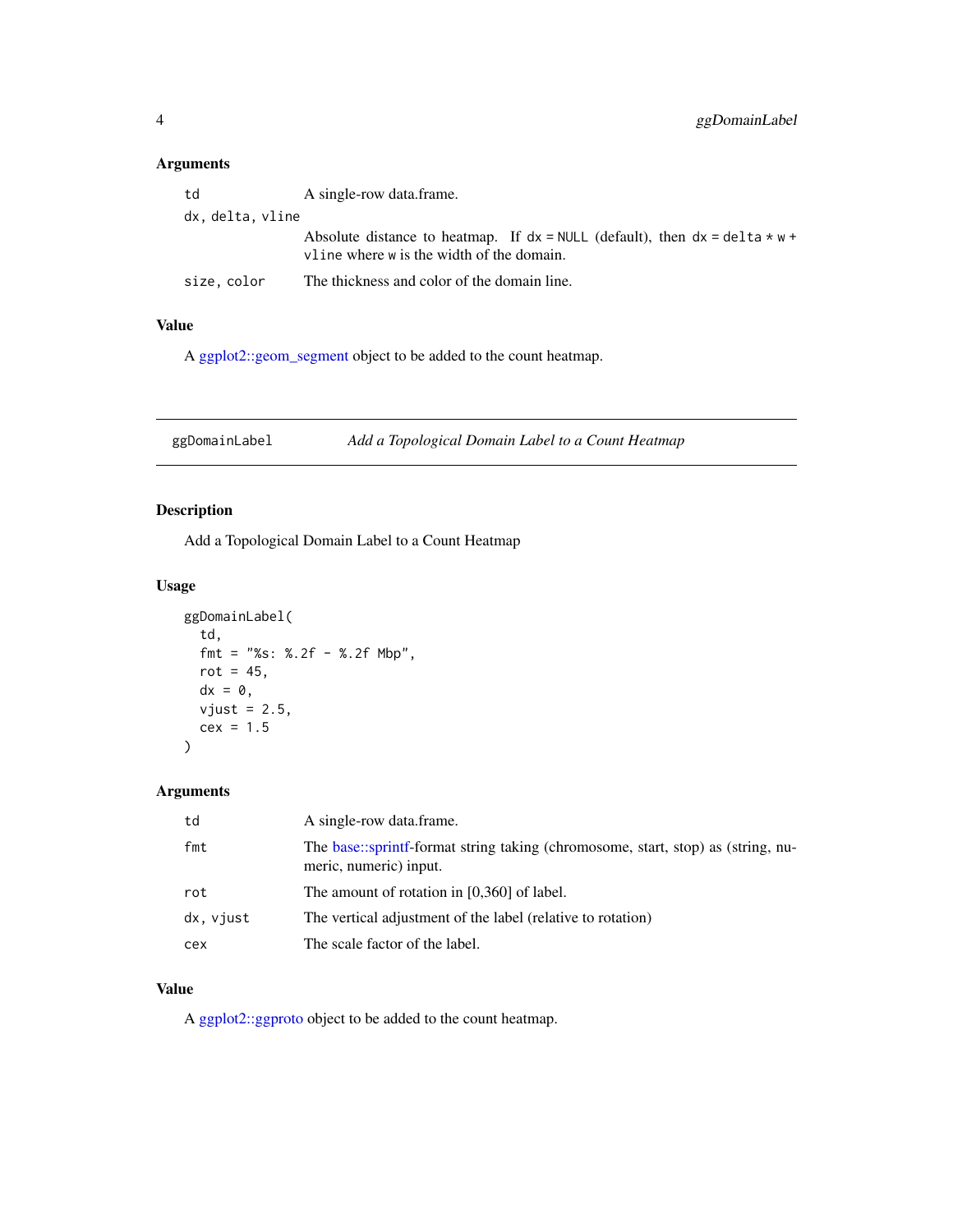<span id="page-4-0"></span>

#### Description

Easy Access to the Original TopDom 0.0.1 and 0.0.2 Implementations

#### Usage

```
legacy(version = c("0.0.1", "0.0.2"))
```
#### Arguments

version A version string.

#### Value

An environment containing the legacy TopDom API.

#### Examples

```
TopDom::legacy("0.0.2")$TopDom
TopDom::legacy("0.0.1")$Detect.Local.Extreme
```
overlapScores *Calculates Overlap Scores Between Two Sets of Topological Domains*

#### Description

Calculates Overlap Scores Between Two Sets of Topological Domains

#### Usage

```
overlapScores(a, reference, debug = getOption("TopDom.debug", FALSE))
```
#### Arguments

| a. reference | Topological domain (TD) set A and TD reference set R both in a format as<br>returned by TopDom(). |
|--------------|---------------------------------------------------------------------------------------------------|
| debug        | If TRUE, debug output is produced.                                                                |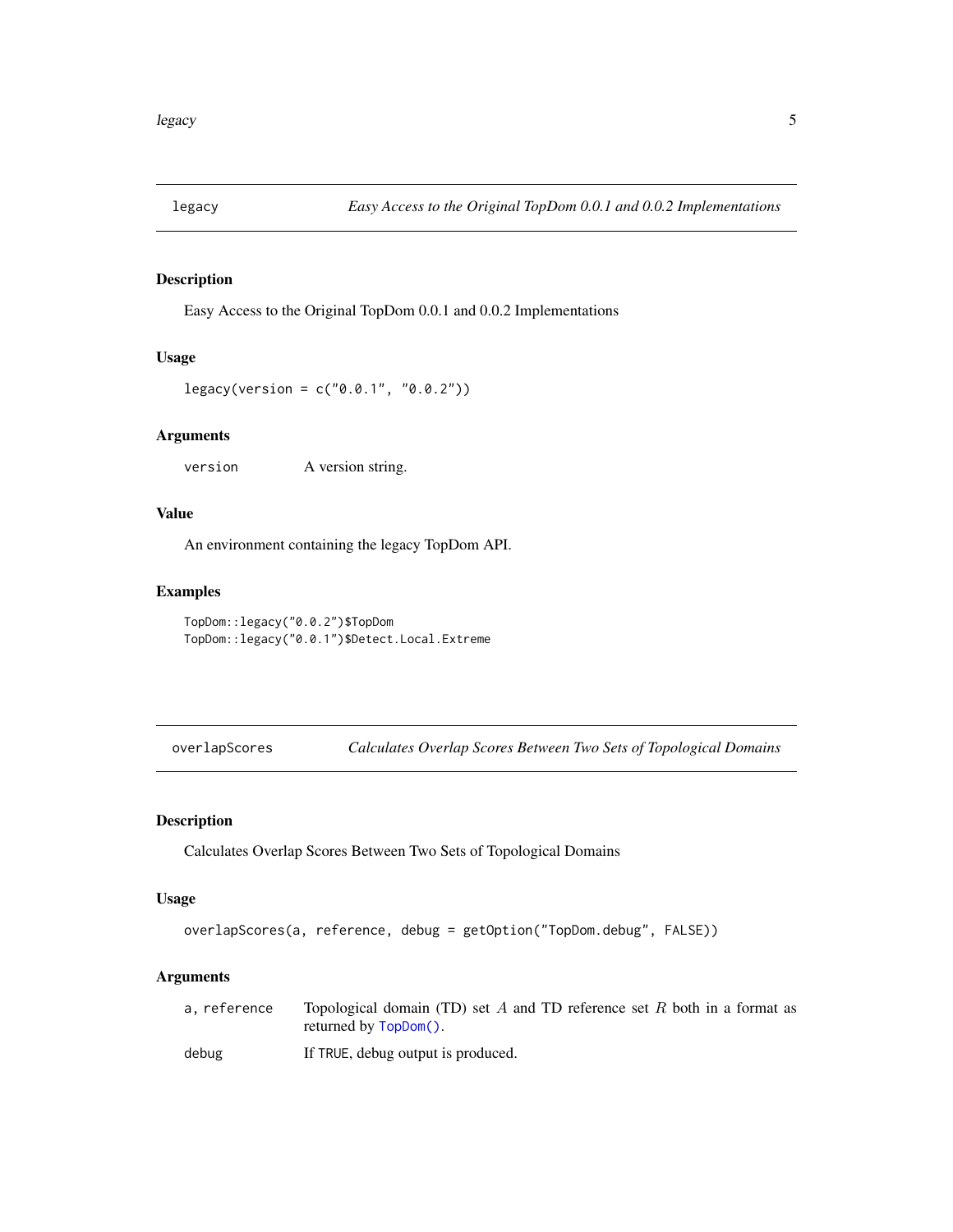#### <span id="page-5-0"></span>Details

The *overlap score*, *overlap* $(A', r_i)$ , represents how well a *consecutive* subset  $A'$  of topological domains (TDs) in A overlap with topological domain  $r_i$  in reference set R. For each reference TD  $r_i$ , the *best match*  $A'_m$  ax is identified, that is, the A' subset that maximize *overlap*( $A', r_i$ ). For exact definitions, see Page 8 in Shin et al. (2016).

Note that the overlap score is an asymmetric score, which means that overlapScores $(a,b)$  != overlapScores(b,a).

#### Value

Returns a named list of class TopDomOverlapScores, where the names correspond to the chromosomes in domain reference set R. Each of these chromosome elements contains a data.frame with fields:

- chromosome  $D_{R,c}$  character strings
- best\_score  $D_{R,c}$  numerics in [0, 1]
- best\_length  $D_{R,c}$  positive integers
- best\_set list of  $D_{R,c}$  index vectors

where  $D_{R,c}$  is the number of TDs in reference set R on chromosome c. If a TD in reference R is not a "domain", then the corresponding best\_score and best\_length values are NA\_real\_ and NA\_integer\_, respectively, while best\_set is an empty list.

#### Warning - This might differ not be the correct implementation

The original TopDom scripts do not provide an implementation for calculating overlap scores. Instead, the implementation of TopDom::overlapScores() is based on the textual description of overlap scores provided in Shin et al. (2016). It is not known if this is the exact same algorithm and implementation as the authors of the TopDom article used.

#### Author(s)

Henrik Bengtsson - based on the description in Shin et al. (2016).

#### References

• Shin et al., TopDom: an efficient and deterministic method for identifying topological domains in genomes, *Nucleic Acids Research*, 44(7): e70, April 2016. doi: 10.1093/nar/gkv1505, PMCID: [PMC4838359,](https://www.ncbi.nlm.nih.gov/pmc/articles/PMC4838359/) PMID: [26704975](https://pubmed.ncbi.nlm.nih.gov/26704975/)

#### See Also

[TopDom.](#page-8-1)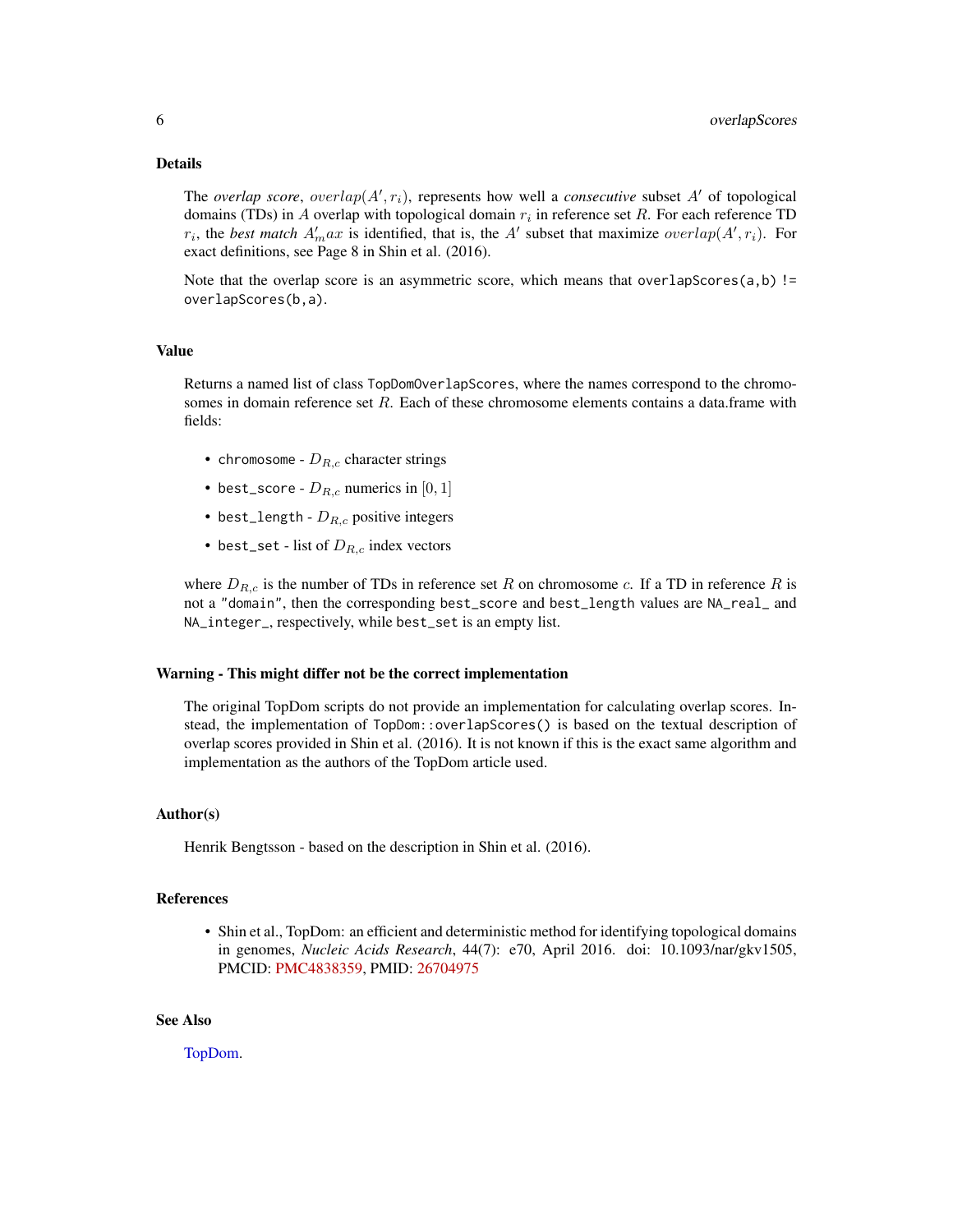#### <span id="page-6-0"></span>readHiC 2008 and 2008 and 2008 and 2008 and 2008 and 2008 and 2008 and 2008 and 2008 and 2008 and 2008 and 200

#### Examples

```
library(tibble)
path <- system.file("exdata", package = "TopDom", mustWork = TRUE)
## Original count data (on a subset of the bins to speed up example)
chr <- "chr19"
pathname <- file.path(path, sprintf("nij.%s.gz", chr))
data \leq readHiC(pathname, chr = chr, binSize = 40e3, bins = 1:500)
print(data)
## Find topological domains using TopDom method for two window sizes
tds_5 <- TopDom(data, window.size = 5L)
tds_6 <- TopDom(data, window.size = 6L)
## Overlap scores (in both directions)
overlap_56 <- overlapScores(tds_6, reference = tds_5)
print(overlap_56)
print(as_tibble(overlap_56))
overlap_65 <- overlapScores(tds_5, reference = tds_6)
print(overlap_65)
print(as_tibble(overlap_65))
```
<span id="page-6-1"></span>readHiC *Reads Hi-C Contact Data from File*

#### Description

Reads Hi-C Contact Data from File

#### Usage

```
readHiC(
  file,
  chr = NULL,
 binSize = NULL,
  ...,
  debug = getOption("TopDom.debug", FALSE)
)
```
#### Arguments

| file        | The pathname of a normalize Hi-C contact matrix file stored as a whitespace-                                |
|-------------|-------------------------------------------------------------------------------------------------------------|
|             | delimited file. See below for details. Also a gzip-compressed file can be used.                             |
| chr.binSize | If the file contains a count matrix without bin annotation, the latter is created<br>from these parameters. |
| debug       | If TRUE, debug output is produced.                                                                          |
| $\cdots$    | Arguments passed to utils::read.table() as-is.                                                              |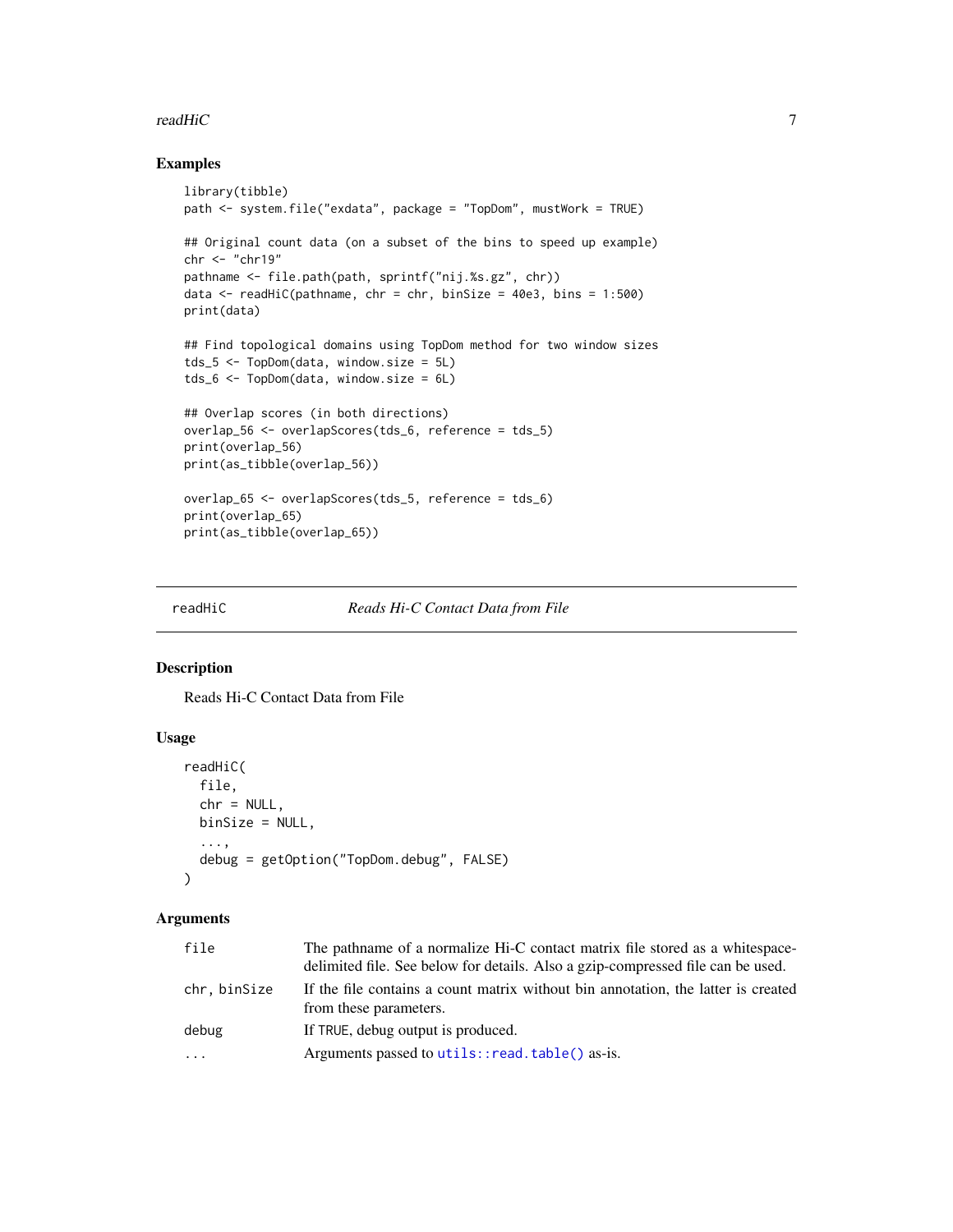<span id="page-7-0"></span>A list with elements bins (an N-by-4 data.frame) and counts (N-by-N matrix).

#### Format of HiC contact-matrix file

The contact-matrix file should be a whitespace-delimited text file with neither row names nor column names. The content should be a N-by-(3+N) table where the first three columns correspond to chr (string), from.coord (integer position), and to.coord (integer position). These column defines the genomic location of the N Hi-C bins (in order). The last N columns should contain normalized contact counts (float) such that element  $(r,3+c)$  in this table corresponds to count  $(r,c)$  in the normalized contact matrix.

If an N-by-(4+N) table, then the first column is assumed to contain an id (integer), and everything else as above.

Example:

chr10 0 40000 0 0 0 0 ... chr10 40000 80000 0 0 0 0 ... chr10 80000 120000 0 0 0 0 ... chr10 120000 160000 0 0 0 0 ... ...

#### See Also

[TopDom.](#page-8-1)

#### Examples

```
path <- system.file("exdata", package = "TopDom", mustWork = TRUE)
## Original count data
chr <- "chr19"
pathname <- file.path(path, sprintf("nij.%s.gz", chr))
data <- readHiC(pathname, chr = chr, binSize = 40e3)
print(data)
str(data)
```
subsetByRegion *Subset a TopDomData Object by Region*

#### Description

Subset a TopDomData Object by Region

#### Usage

```
subsetByRegion(data, region, margin = 1/2)
```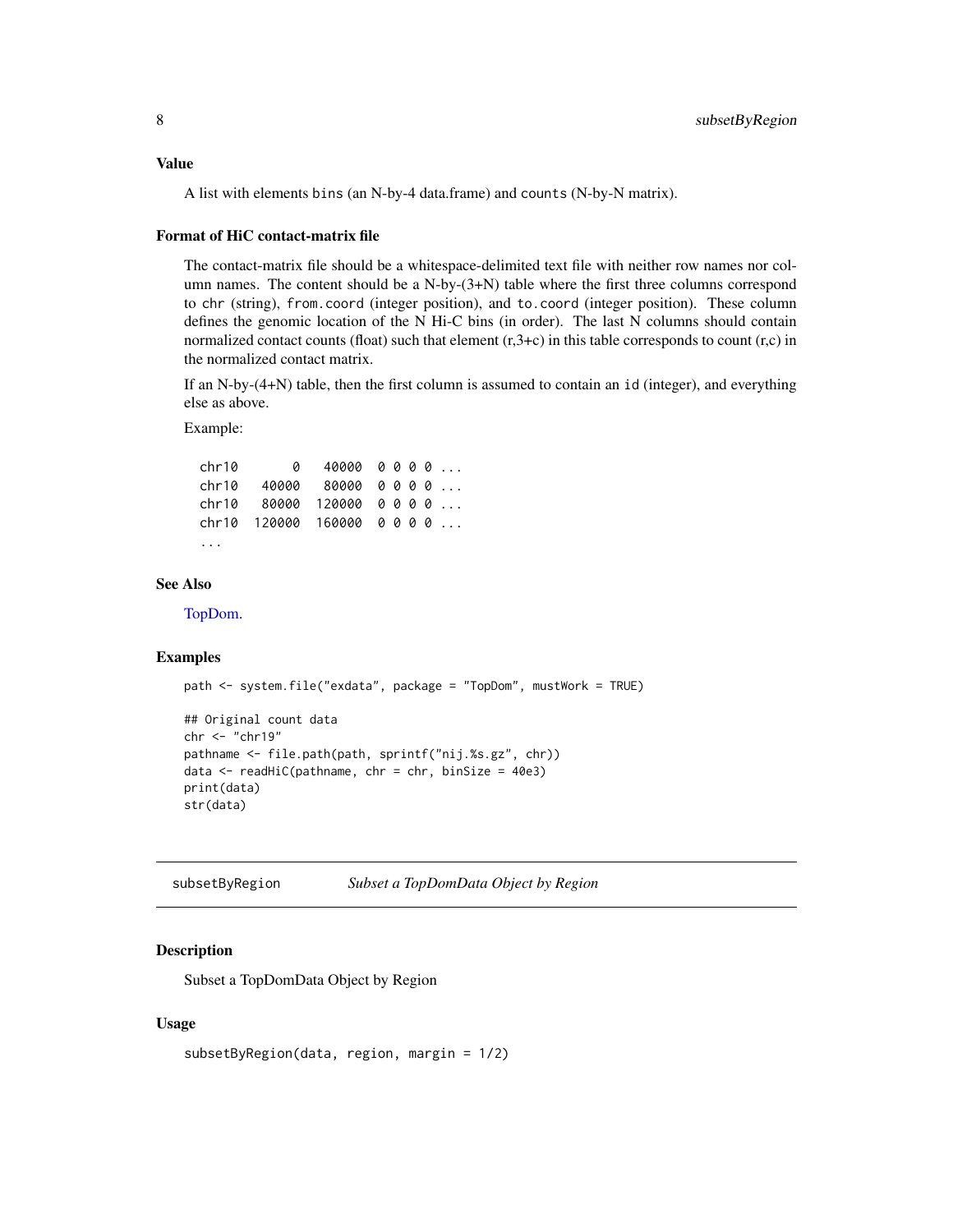#### <span id="page-8-0"></span>TopDom 9

#### Arguments

| data   | A TopDomData object.                                                                                                                                                                |
|--------|-------------------------------------------------------------------------------------------------------------------------------------------------------------------------------------|
| region | A TopDom domain (a data.frame).                                                                                                                                                     |
| margin | An non-negative numeric specifying the additional margin extracted around the<br>domain. If margin $\leq 1$ , then the size of the margin is relative to the size of the<br>domain. |

#### Value

A TopDomData object.

#### Author(s)

Henrik Bengtsson.

<span id="page-8-1"></span>TopDom *Identify Topological Domains from a Hi-C Contact Matrix*

#### Description

Identify Topological Domains from a Hi-C Contact Matrix

#### Usage

```
TopDom(
 data,
 window.size,
 outFile = NULL,
  statFilter = TRUE,
  ...,
 debug = getOption("TopDom.debug", FALSE)
)
```
#### Arguments

| data        | A TopDomData object, or the pathname to a normalized Hi-C contact matrix<br>file as read by $readHiC()$ , that specify N bins. |
|-------------|--------------------------------------------------------------------------------------------------------------------------------|
| window.size | The number of bins to extend (as a non-negative integer). Recommended range<br>is in $5, \ldots, 20$ .                         |
| outFile     | (optional) The filename without extension of the three result files optionally<br>produced. See details below.                 |
| statFilter  | (logical) Specifies whether non-significant topological-domain boundaries should<br>be dropped or not.                         |
| $\cdots$    | Additional arguments passed to $readHiC()$ .                                                                                   |
| debug       | If TRUE, debug output is produced.                                                                                             |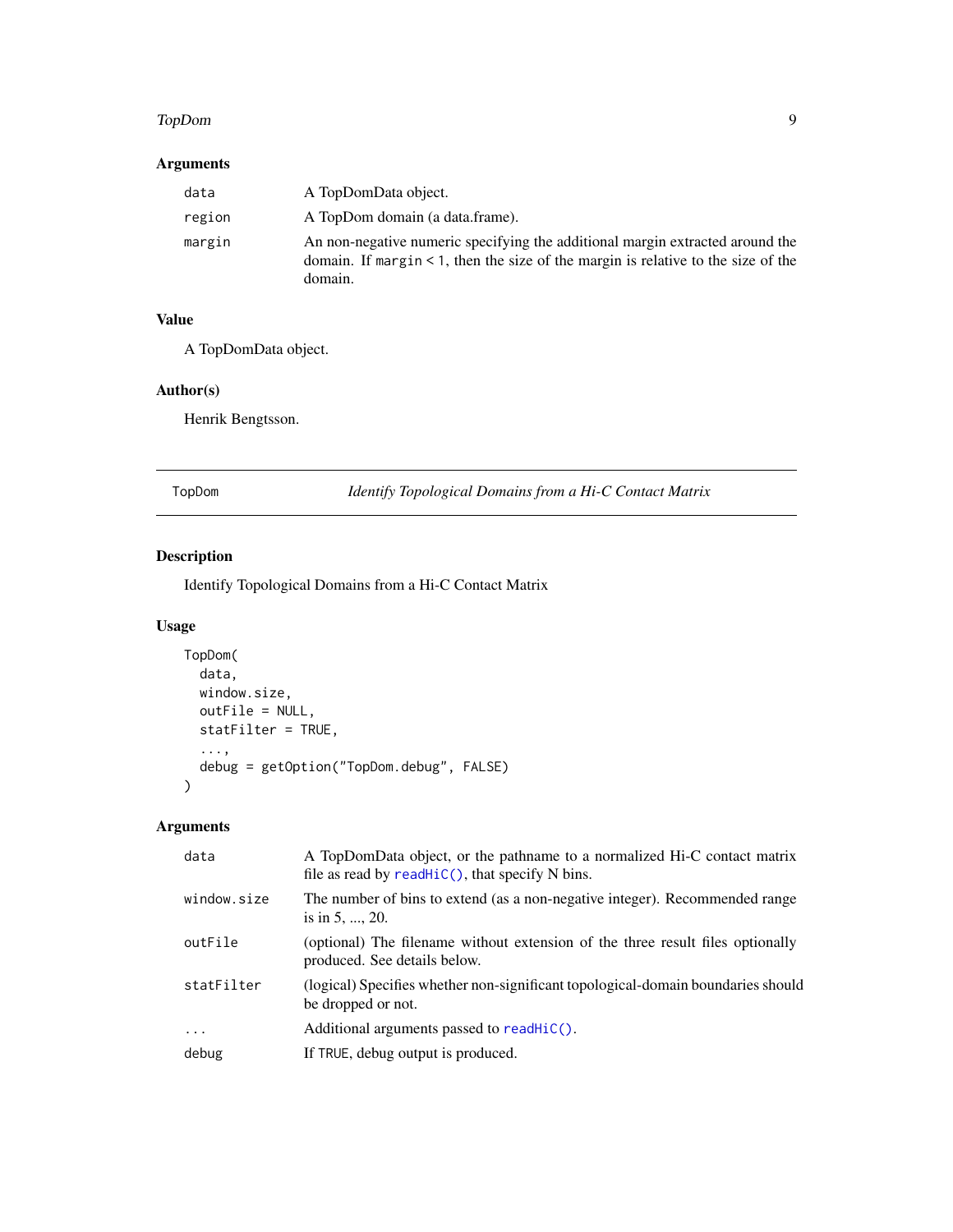#### Value

A named list of class TopDom with data.frame elements binSignal, domain, and bed.

- The binSignal data frame (N-by-7) holds mean contact frequency, local extreme, and pvalue for every bin. The first four columns represent basic bin information given by matrix file, such as bin id (id), chromosome(chr), start coordinate (from.coord), and end coordinate (to.coord) for each bin. The last three columns (local.ext, mean.cf, and p-value) represent computed values by the TopDom algorithm. The columns are:
	- id: Bin ID
	- chr: Chromosome
	- from.coord: Start coordinate of bin
	- to.coord: End coordinate of bin
	- local.ext:
		- \* -1: Local minima.
		- $\ast$  -0.5: Gap region.
		- \* 0: General bin.
		- \* 1: Local maxima.
	- mean.cf: Average of contact frequencies between lower and upper regions for bin *i = 1,2,...,N*.
	- p-value: Computed p-value by Wilcox rank sum test. See Shin et al. (2016) for more details.
- The domain data frame (D-by-7): Every bin is categorized by basic building block, such as gap, domain, or boundary. Each row indicates a basic building block. The first five columns include the basic information about the block, 'tag' column indicates the class of the building block.
	- id: Identifier of block
	- chr: Chromosome
	- from.id: Start bin index of the block
	- from.coord: Start coordinate of the block
	- to.id: End bin index of the block
	- to.coord: End coordinate of the block
	- tag: Categorized name of the block. Three possible blocks exists:
		- \* gap
		- \* domain
		- \* boundary
	- size: size of the block
- The bed data frame (D-by-4) is a representation of the domain data frame in the [BED file](https://genome.ucsc.edu/FAQ/FAQformat.html#format1) [format.](https://genome.ucsc.edu/FAQ/FAQformat.html#format1) It has four columns:
	- chrom: The name of the chromosome.
	- chromStart: The starting position of the feature in the chromosome. The first base in a chromosome is numbered 0.
	- chromEnd: The ending position of the feature in the chromosome. The chromEnd base is *not* included in the feature. For example, the first 100 bases of a chromosome are defined as chromStart=0, chromEnd=100, and span the bases numbered 0-99.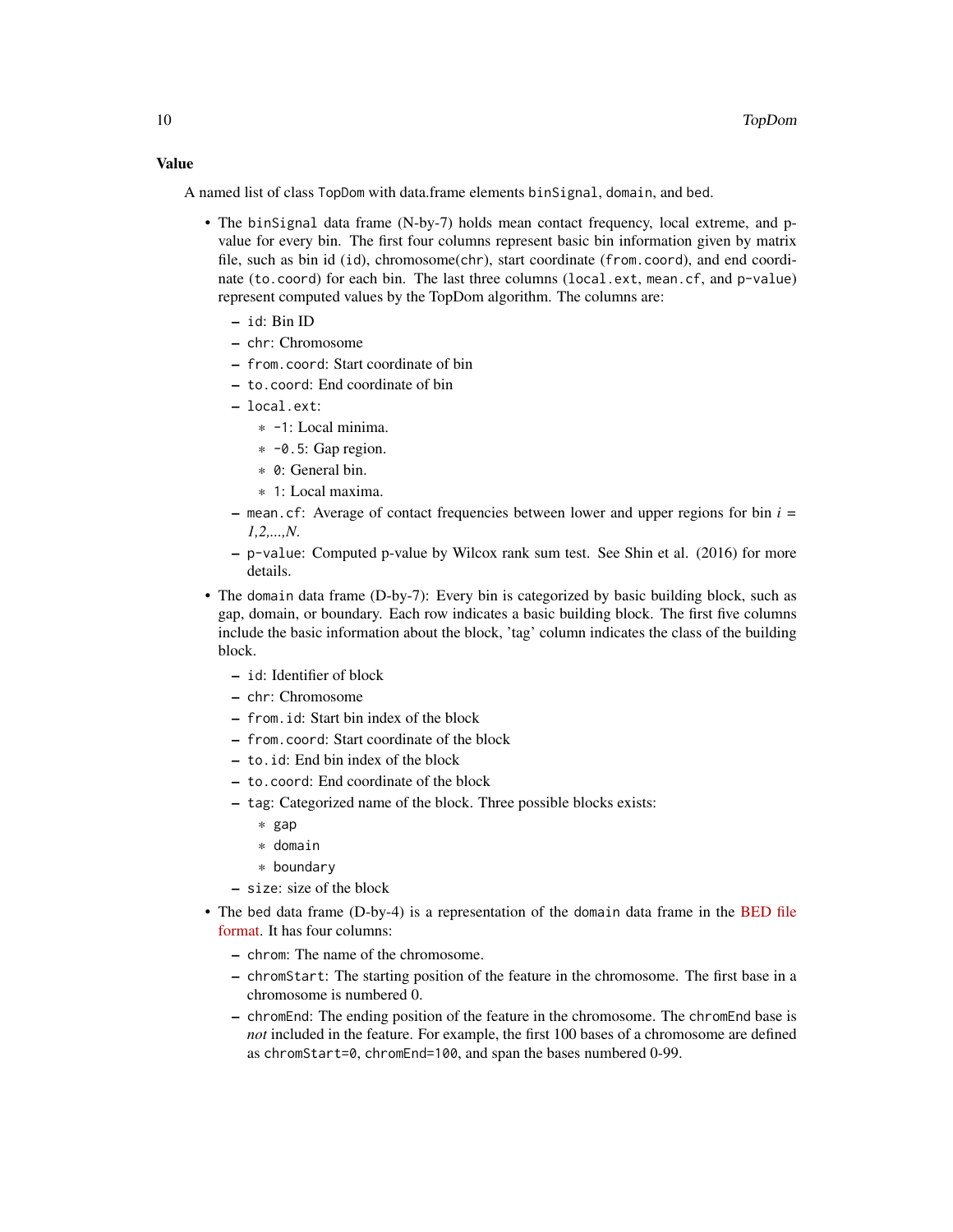#### TopDom and the state of the state of the state of the state of the state of the state of the state of the state of the state of the state of the state of the state of the state of the state of the state of the state of the

– name: Defines the name of the BED line. This label is displayed to the left of the BED line in the [UCSC Genome Browser](https://genome.ucsc.edu/cgi-bin/hgGateway) window when the track is open to full display mode or directly to the left of the item in pack mode.

If argument outFile is non-NULL, then the three elements (binSignal, domain, and bed) returned are also written to tab-delimited files with file names '<outFile>.binSignal', '<outFile>.domain', and '<outFile>.bed', respectively. None of the files have row names, and all but the BED file have column names.

#### Windows size

The window.size parameter is by design the only tuning parameter in the TopDom method and affects the amount of smoothing applied when calculating the TopDom bin signals. The binning window extends symmetrically downstream and upstream from the bin such that the bin signal is the average window.size^2 contact frequencies. For details, see Equation (1) and Figure 1 in Shin et al. (2016). Typically, the number of identified TDs decreases while their average lengths increase as this window-size parameter increases (Figure 2). The default is window. size  $= 5$  (bins), which is motivated as: "Considering the previously reported minimum TD size (approx. 200 kb) (Dixon et al., 2012) and our bin size of 40 kb, *w*[indow.size] = 5 is a reasonable setting" (Shin et al., 2016).

#### Author(s)

Hanjun Shin, Harris Lazaris, and Gangqing Hu. R package, help, and code refactoring by Henrik Bengtsson.

#### References

- Shin et al., TopDom: an efficient and deterministic method for identifying topological domains in genomes, *Nucleic Acids Research*, 44(7): e70, April 2016. DOI: 10.1093/nar/gkv1505, PMCID: [PMC4838359,](https://www.ncbi.nlm.nih.gov/pmc/articles/PMC4838359/) PMID: [26704975](https://pubmed.ncbi.nlm.nih.gov/26704975/)
- Shin et al., R script 'TopDom\_v0.0.2.R', 2017 (originally from http://zhoulab.usc.edu/TopDom/; later available on <https://github.com/jasminezhoulab/TopDom> via [https://zhoulab.](https://zhoulab.dgsom.ucla.edu/pages/software) [dgsom.ucla.edu/pages/software](https://zhoulab.dgsom.ucla.edu/pages/software))
- Shin et al., TopDom Manual, 2016-07-08 (original from http://zhoulab.usc.edu/TopDom/TopDom%20Manual\_v0.0 later available on <https://github.com/jasminezhoulab/TopDom> via [https://zhoulab.](https://zhoulab.dgsom.ucla.edu/pages/software) [dgsom.ucla.edu/pages/software](https://zhoulab.dgsom.ucla.edu/pages/software))
- Hanjun Shin, Understanding the 3D genome organization in topological domain level, Doctor of Philosophy Dissertation, University of Southern California, March 2017, [http://](http://digitallibrary.usc.edu/cdm/ref/collection/p15799coll40/id/347735) [digitallibrary.usc.edu/cdm/ref/collection/p15799coll40/id/347735](http://digitallibrary.usc.edu/cdm/ref/collection/p15799coll40/id/347735)
- Dixon JR, Selvaraj S, Yue F, Kim A, et al. Topological domains in mammalian genomes identified by analysis of chromatin interactions. *Nature*; 485(7398):376-80, April 2012. DOI: 10.1038/nature11082, PMCID: [PMC3356448,](https://www.ncbi.nlm.nih.gov/pmc/articles/PMC3356448/) PMID: 22495300.

#### Examples

path <- system.file("exdata", package = "TopDom", mustWork = TRUE) ## Original count data (on a subset of the bins to speed up example) chr <- "chr19"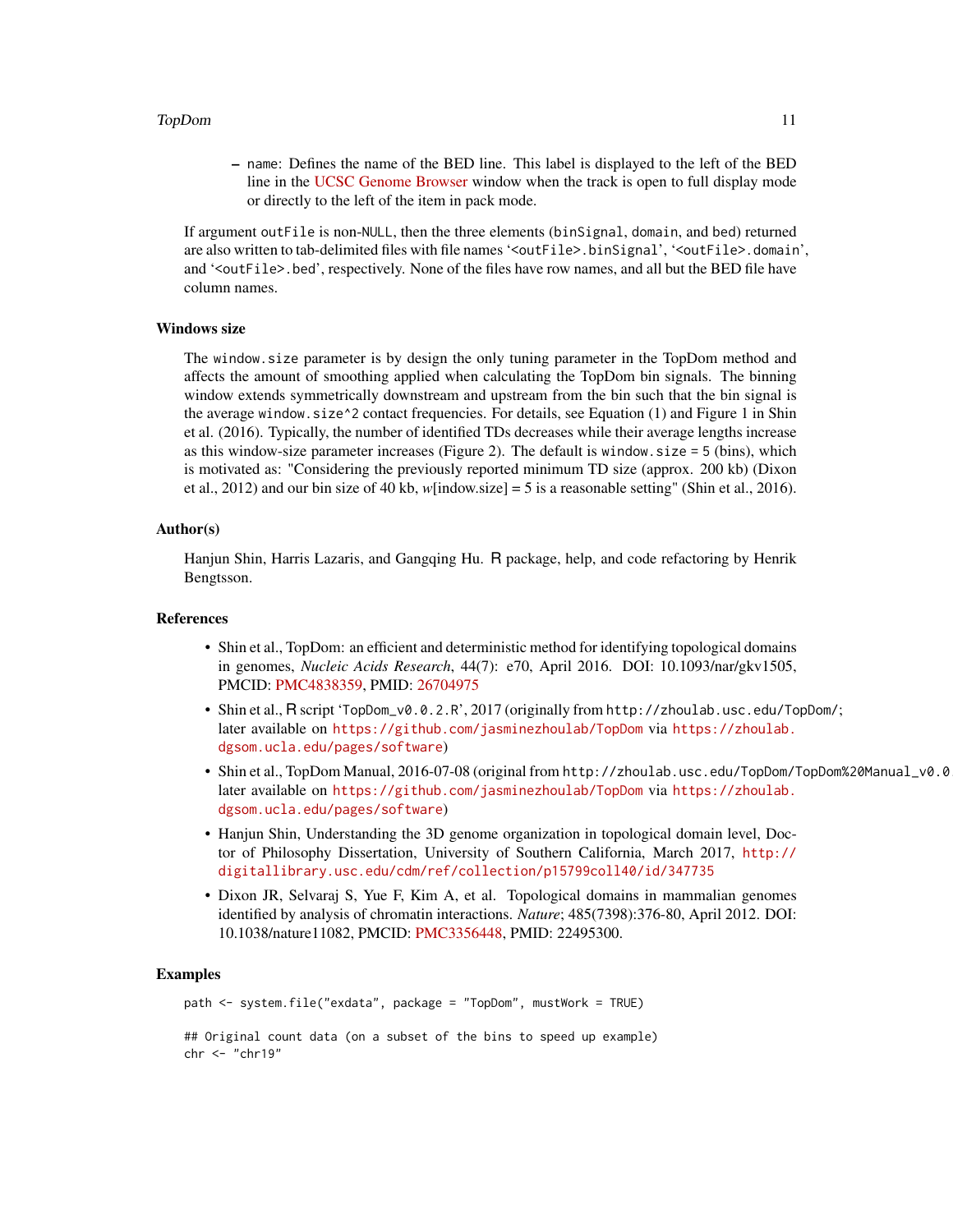```
pathname <- file.path(path, sprintf("nij.%s.gz", chr))
data \le readHiC(pathname, chr = chr, binSize = 40e3, bins = 1:500)
print(data) ## a TopDomData object
## Find topological domains using the TopDom method
fit <- TopDom(data, window.size = 5L)
print(fit) ## a TopDom object
## Display the largest domain
td <- subset(subset(fit$domain, tag == "domain"), size == max(size))
print(td) ## a data.frame
## Subset TopDomData object
data_s <- subsetByRegion(data, region = td, margin = 0.9999)
print(data_s) ## a TopDomData object
vp \langle- grid::viewport(angle = -45, width = 0.7, y = 0.3)
gg <- ggCountHeatmap(data_s)
gg <- gg + ggDomain(td, color = "#cccc00") + ggDomainLabel(td)
print(gg, newpage = TRUE, vp = vp)gg <- ggCountHeatmap(data_s, colors = list(mid = "white", high = "black"))
gg_td <- ggDomain(td, delta = 0.08)
dx <- attr(gg_td, "gg_params")$dx
gg \leq-gg + gg_t d + ggDomainLabel(td, vjust = 2.5)
print(gg, newpage = TRUE, vp = vp)## Subset TopDom object
fit_s <- subsetByRegion(fit, region = td, margin = 0.9999)
print(fit_s) ## a TopDom object
for (kk in seq_len(nrow(fit_s$domain))) {
 gg \leq gg + ggDomain(fit_s$domain[kk, ], dx = dx \star (4 + kk %% 2), color = "red", size = 1)
}
print(gg, newpage = TRUE, vp = vp)gg <- ggCountHeatmap(data_s)
gg_td <- ggDomain(td, delta = 0.08)
dx <- attr(gg_td, "gg_params")$dx
gg \leq-gg + gg_t d + ggDomainLabel(td, vjust = 2.5)
fit_s <- subsetByRegion(fit, region = td, margin = 0.9999)
for (kk in seq_len(nrow(fit_s$domain))) {
 gg \leftarrow gg + ggDomain(fit\_s$domain[kk, ], dx = dx * (4 + kk % 2), color = "blue", size = 1)}
print(gg, newpage = TRUE, vp = vp)
```
TopDom-data *Data for the TopDom Package*

<span id="page-11-0"></span>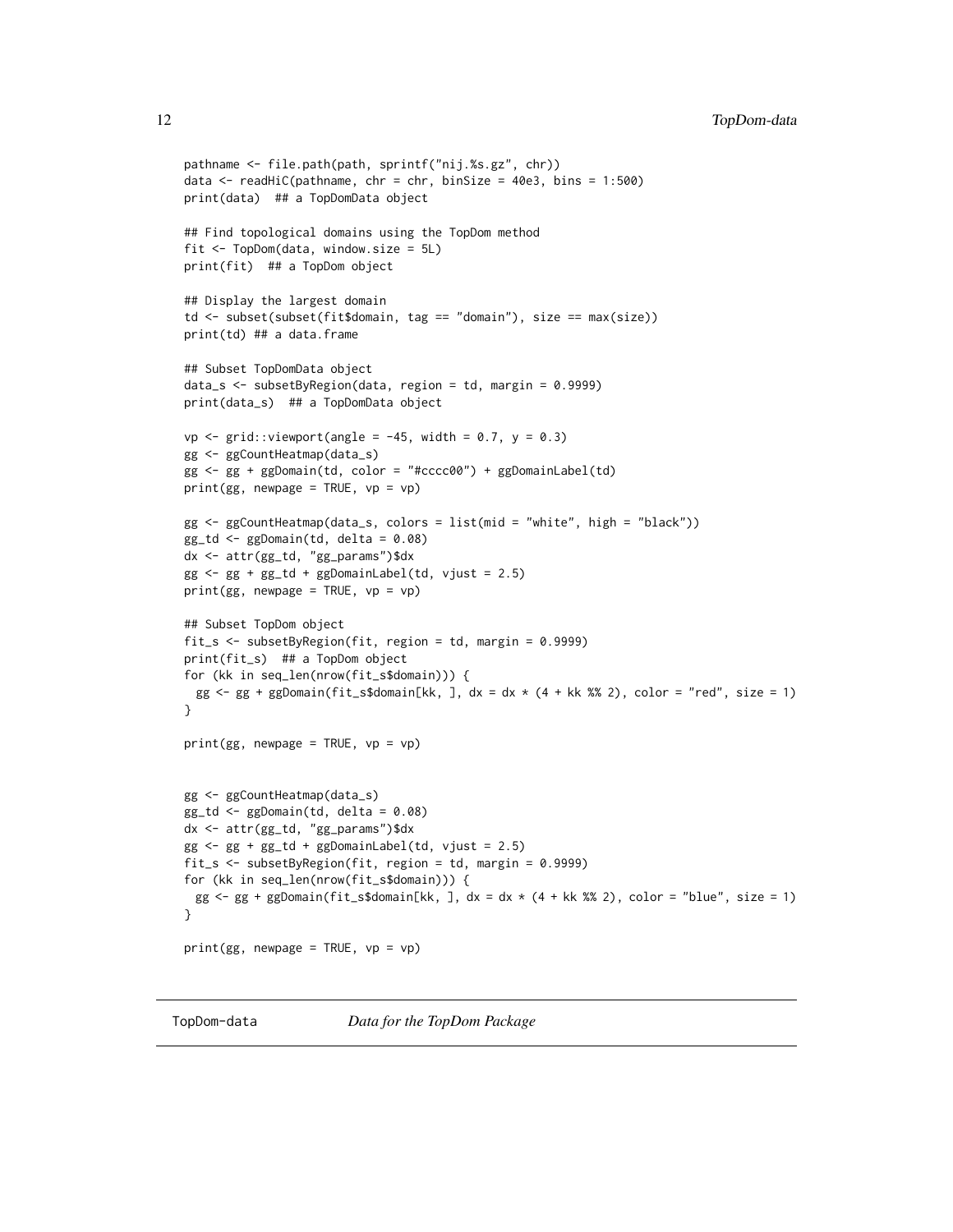#### TopDom-data 13

#### Description

The 'exdata/' folder of this package provides a example data set used in examples. The data are also used to validate the **TopDom** implementation toward the original TopDom scripts.

#### **Origin**

The data herein contain a tiny subset of the HiC and TopDom data used in the TopDom study (Shin et al., 2016). More precisely, it contains:

- 1. A TopDom file 'mESC\_5w\_chr19.nij.HindIII.comb.40kb.domain', which is part of the 'mESC\_5w\_domain.zip' file (5,504 bytes; md5 ffb19996f681a4d35d5c9944f2c44343) from the Supplementary Materials of Shin et al. (2016). These data were downloaded from the TopDom website (http://zhoulab.usc.edu/TopDom/ - now defunct).
- 2. A normalized HiC-count matrix file 'nij.chr19.gz', where the non-compressed version is part of the 'mESC.norm.tar.gz' file (1,305,763,679 bytes; md5 2e79d0f57463b5b7c4bf86b187086d3c) originally downloaded from the [UCSD Ren Lab.](http://chromosome.sdsc.edu/mouse/hi-c/download.html) It is a tab-delimited file containing a 3250 by-3250 numeric matrix non-negative decimal values. The underlying HiC sequence data is available from [GSE35156](https://www.ncbi.nlm.nih.gov/geo/query/acc.cgi?acc=GSE35156) on GEO and was published part of Dixon, et al. (2012).

#### References

- 1. Dixon JR, Selvaraj S, Yue F, Kim A, et al. Topological domains in mammalian genomes identified by analysis of chromatin interactions. Nature 2012 Apr 11; 485(7398):376-80, doi: 10.1038/nature11082, PMCID: [PMC3356448,](https://www.ncbi.nlm.nih.gov/pmc/articles/PMC3356448/) PMID: 22495300.
- 2. Shin, et al., TopDom: an efficient and deterministic method for identifying topological domains in genomes, Nucleic Acids Res. 2016 Apr 20; 44(7): e70., 2016. doi: 10.1093/nar/gkv1505, PMCID: [PMC4838359,](https://www.ncbi.nlm.nih.gov/pmc/articles/PMC4838359/) PMID: 26704975.